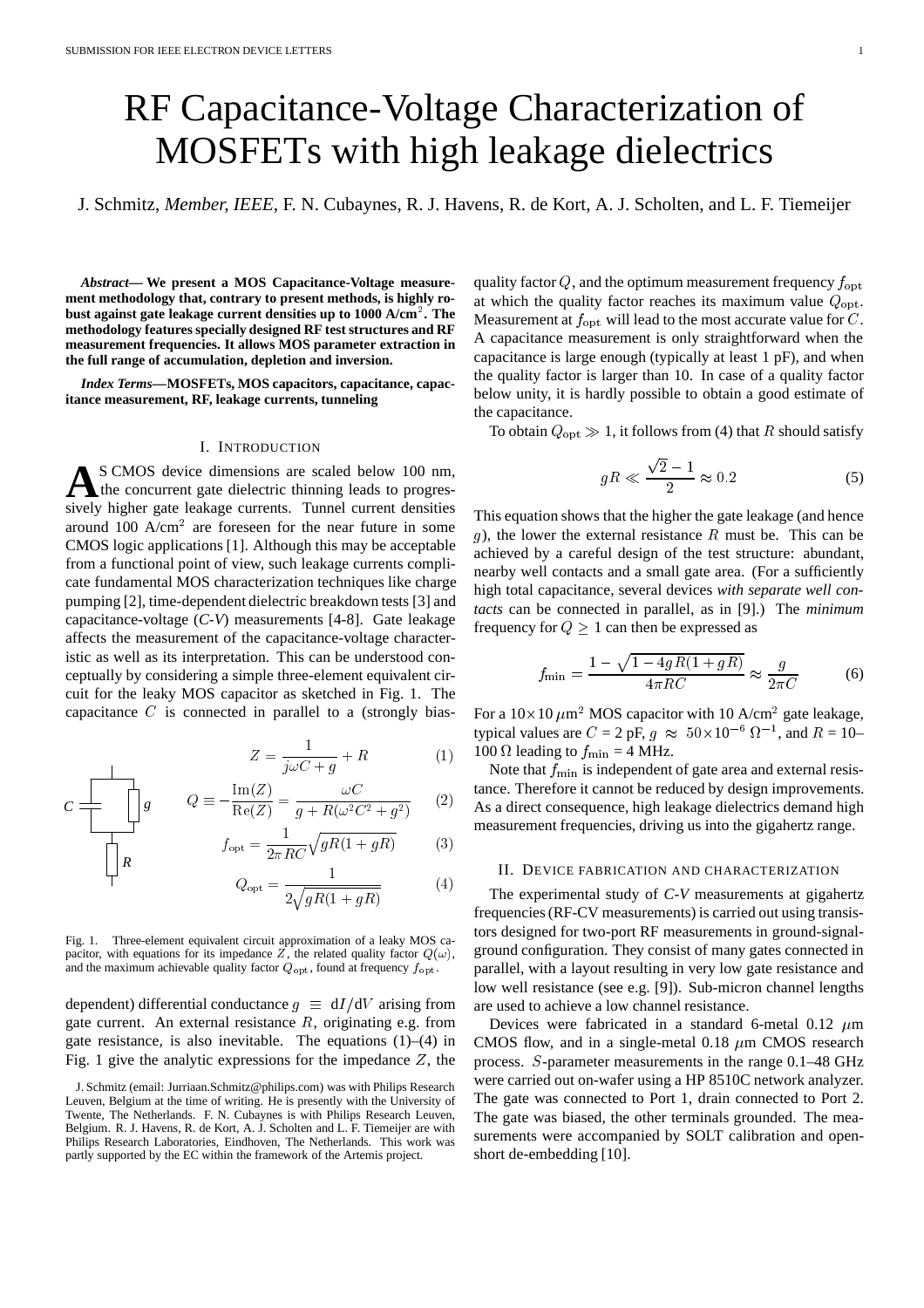# III. VALIDATION OF RF-CV MEASUREMENTS

Capacitance-voltage measurements between 0.5 and 10 GHz are shown in Fig. 2 (left). Here,  $C_{gg} \equiv Im(Y_{11})/\omega$ , which is only a good approximation of the MOS capacitance <sup>C</sup> when the external resistance  $R$  is negligible. At the lowest frequencies, the



Fig. 2. Left: capacitance-voltage curve of a W/L = 384  $\mu$ m/0.18  $\mu$ m NMOS RF transistor as measured at various frequencies, after de-embedding. Right: real and imaginary parts of  $Y_{11}$  as a function of frequency at  $V_g = -2.5$  V. The dashed line shows the trend of a capacitor without series resistance.

shape of the curve is as expected, with the accumulation behavior of an ultra-thin dielectric and inversion capacitance decreasing due to gate depletion. The depletion region around  $V_g = 0$  V shows only a moderate decrease in capacitance because this is a sub-micron channel device with significant gate-drain overlap capacitance.

At frequencies above 1 GHz, we observe a drop in the capacitance at accumulation bias. It is accompanied by a downward bend of the real part of  $Y_{11}$ : see Fig. 2 (right). This is not due to a drop in the MOS capacitance, but rather the signature of a significant external series resistance. The origin is the well resistance  $R_{\text{well}}$ , which results in a limited response time of bulk holes; see Fig. 3. In this figure, we have explicitly separated



Fig. 3. Cross section of a capacitor (or transistor), with an approximated equivalent circuit in accumulation. All components in this diagram are bias dependent except  $R_{\text{gate}}$ ,  $R_{\text{SD}}$  and  $R_{\text{well}}$ .

the overlap regions, with capacitance  $C_{\text{ov}}$  and conductance  $g_{\text{ov}}$ , from the intrinsic or "channel" region with capacitance  $C_{\text{intr}}$ and conductance  $g_{\text{intr}}$ . In accumulation and depletion, charging and discharging of  $C_{\text{intr}}$  requires holes to move from the "channel" region to the ground connection through  $R_{well}$ . This transport is limited by the characteristic delay time  $\tau = R_{\text{well}} C_{\text{intr}}$ , which implies that the measurement frequency  $f$  is restricted to

$$
f \ll \frac{1}{2\pi R_{\text{well}} C_{\text{intr}}}
$$
 (7)

For the transistor under study,  $\tau \approx 20$  ps. As a result the depletion and accumulation capacitances of  $C_{\text{intr}}$  are attenuated at frequencies above 1 GHz. Therefore, in this paper we present further analysis of data obtained at 1 GHz.

To find the intrinsic capacitance  $C_{\text{intr}}$  we measured the Yparameters of two devices with equal design except for the gate lengths, being 130 and 180 nm. From the difference of the obtained  $C_{gg}$  curves, we can establish the  $C_{\text{intr}}$  of a 50 nm channel segment. The capacitance of this segment is shown in Fig. 4. A *C-V* model can now be fitted to these data to ob-



Fig. 4. Area-normalized capacitance of a 50 nm wide channel segment as computed from the difference of a 130 nm and a 180 nm gate length RF transistor. A fit of MOS Model 11 (MM11) to the data is also shown (see text). The dashed line symbolizes the (modeled) inversion capacitance in case of infinitely high gate doping.

tain the required MOS parameters. As an example we fitted MOS Model 11 [11] over the full curve, also shown in the figure. Fit values were: -1.07 V flatband voltage, 1.9 nm oxide thickness,  $2.6 \times 10^{20}$  cm<sup>-3</sup> gate doping, and  $1.7 \times 10^{18}$  cm<sup>-3</sup> substrate doping (using no other fit parameters). These values are as expected for this  $0.12 \mu m$  CMOS process.

## IV. RF-CV AND GATE LEAKAGE

The RF-CV measurement method can cope with a large gate leakage current. We fabricated RF transistors with highleakage dielectrics in a research process flow (based on 0.18  $\mu$ m CMOS) using a different design of RF structures. These devices have a considerably higher  $\tau$ , preventing the correct measurement of accumulation and depletion capacitance in the channel. In inversion however,  $\tau$  does not play a role while the gate leakage current is at its highest. The external resistance in inversion (being the sum of gate and source/drain resistance) is just below 1  $\Omega$ , which adequately solves the measurement problems discussed in e.g. [12]. Fig. 5 shows the measured inversion capacitance.  $C_{\text{intr}}$  was obtained from the capacitance difference between a 1  $\mu$ m and a 0.2  $\mu$ m gate length device. (For this approach to be valid, the threshold voltage difference between these devices must be limited.) The MOS Model 11 fit yields an oxide thickness and gate doping level independent of frequency in the range 0.2–2 GHz (see the table in Fig. 5) and fits poorly outside that region (due to a low quality factor).

Given the fact that power and functionality requirements restrict the gate leakage in CMOS circuits to typically  $< 1000$  A/cm<sup>2</sup>, the successful extraction of  $C_{\text{intr}}$  at gate currents exceeding this value shows that the presented methodology is well suited for the characterization of any dielectric that satisfies reasonable leakage specifications.